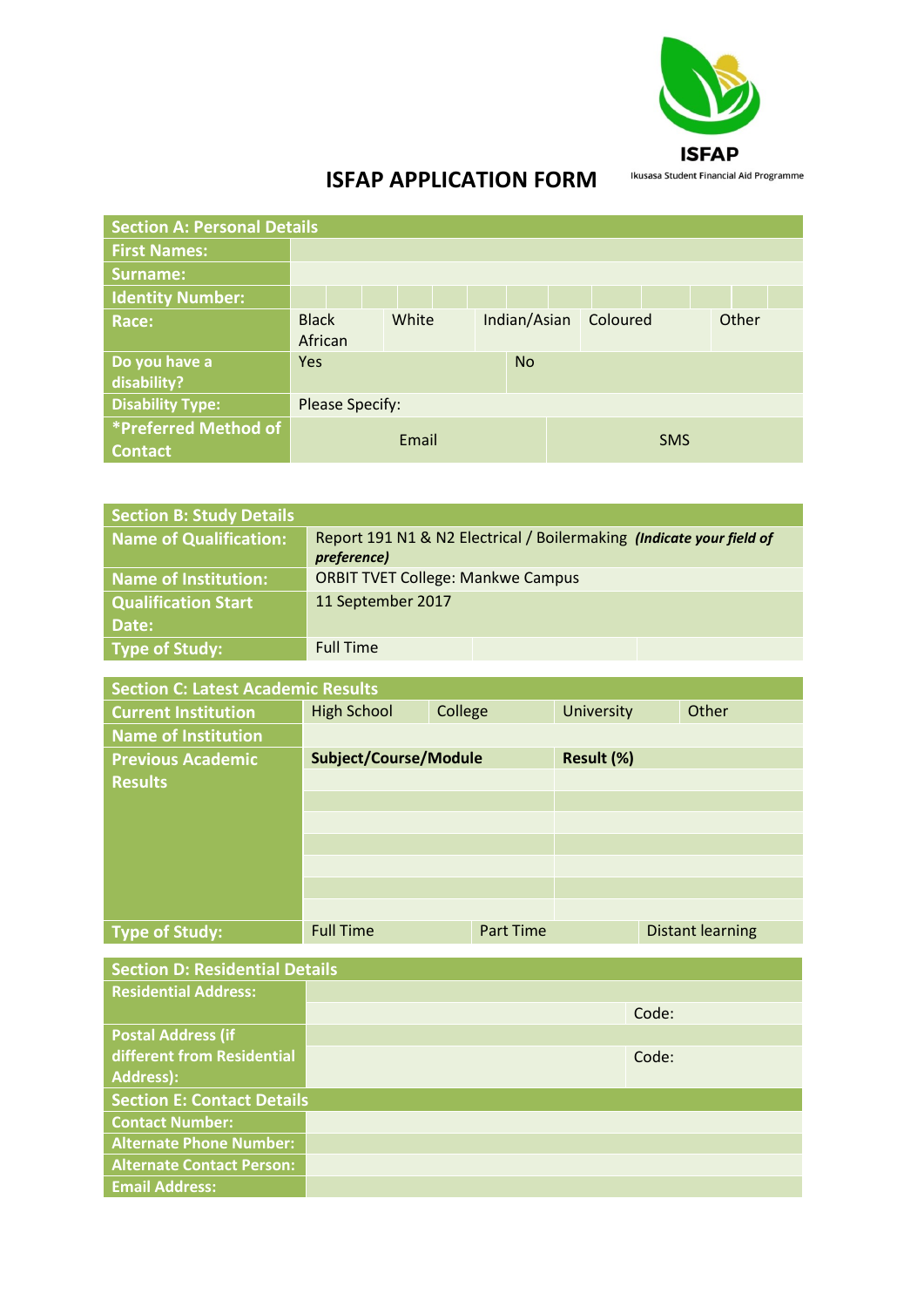

| <b>Section F: Student Banking Details</b> |  |  |  |  |
|-------------------------------------------|--|--|--|--|
| <b>Bank Name:</b>                         |  |  |  |  |
| <b>Branch Name:</b>                       |  |  |  |  |
| <b>Branch Number:</b>                     |  |  |  |  |
| <b>Account Number:</b>                    |  |  |  |  |
| Account Type:                             |  |  |  |  |

| <b>Section G: Household Details</b> |              |  |  |  |
|-------------------------------------|--------------|--|--|--|
| <b>Number of Dependants</b>         |              |  |  |  |
| Dependant's ID                      | Dependant 1: |  |  |  |
| <b>Numbers</b>                      | Dependant 2: |  |  |  |
|                                     | Dependant 3: |  |  |  |
|                                     | Dependant 4: |  |  |  |
|                                     | Dependant 5: |  |  |  |

| <b>Section H: Father/Legal Guardian Details</b> |                                                 |  |  |  |  |
|-------------------------------------------------|-------------------------------------------------|--|--|--|--|
| <b>Name and Surname:</b>                        |                                                 |  |  |  |  |
| <b>Identity Number</b>                          |                                                 |  |  |  |  |
| <b>Contact Number</b>                           |                                                 |  |  |  |  |
| <b>Email Address</b>                            |                                                 |  |  |  |  |
| <b>Currently Employed?</b>                      | <b>Yes</b><br><b>No</b>                         |  |  |  |  |
| <b>Occupation</b>                               |                                                 |  |  |  |  |
| <b>Company Name</b>                             |                                                 |  |  |  |  |
| <b>Employer Contact Details</b>                 |                                                 |  |  |  |  |
| <b>Household Contributor?</b>                   | Yes<br><b>No</b>                                |  |  |  |  |
|                                                 | <b>Section I: Mother/Legal Guardian Details</b> |  |  |  |  |
| Name and Surname:                               |                                                 |  |  |  |  |
| <b>Identity Number</b>                          |                                                 |  |  |  |  |
| <b>Contact Number</b>                           |                                                 |  |  |  |  |
| <b>Email Address</b>                            |                                                 |  |  |  |  |
| <b>Currently Employed?</b>                      | <b>No</b><br><b>Yes</b>                         |  |  |  |  |
| <b>Occupation</b>                               |                                                 |  |  |  |  |
| <b>Company Name</b>                             |                                                 |  |  |  |  |
| <b>Employer Contact Details</b>                 |                                                 |  |  |  |  |
|                                                 |                                                 |  |  |  |  |

| Section J: Other Info        |                                 |           |
|------------------------------|---------------------------------|-----------|
| <b>Accommodation Funding</b> | <b>Yes</b>                      | <b>No</b> |
| required?                    |                                 |           |
| <b>Accommodation Type</b>    | <b>On Campus: Mankwe Campus</b> |           |